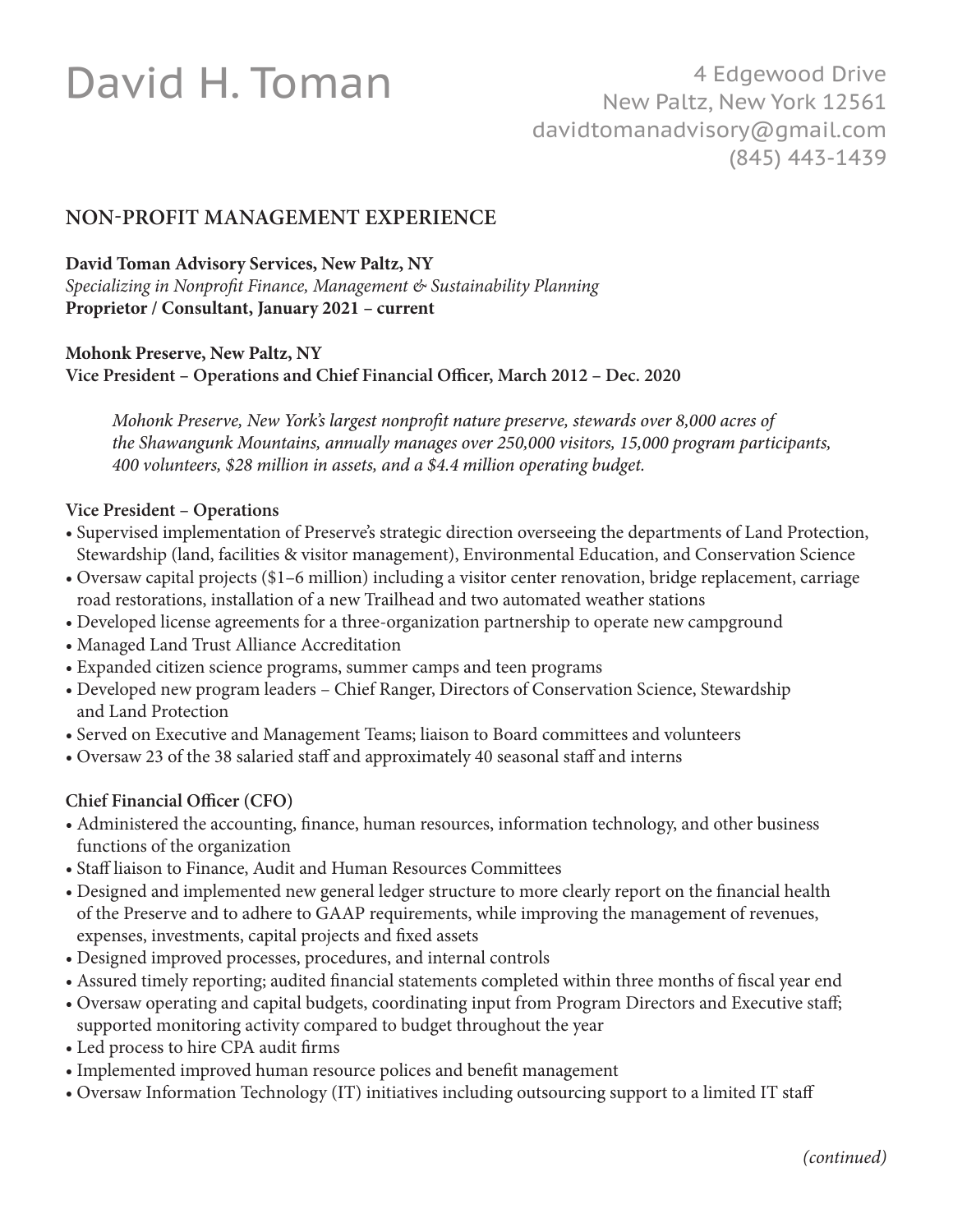## David H. Toman

#### **Delaware Nature Society, Hockessin, DE Associate Director of Business & Finance, 2001 – 2012**

*Delaware Nature Society (DNS) was the premier environmental education center for a tri-state area; managing over 2,000 acres of private, county, and state lands. DNS had a 35 person salaried staff and over 100 seasonal and adjunct staff, \$40 million in assets, and a \$3 million operating budget.* 

#### **Training / mentorship for Executive Director**

- Led strategic planning processes with mission serving departments of education, advocacy, and conservation
- Led all aspects of a \$600,000 solar array project at three locations across the state
- Assisted with the start-up and five-year strategic plan of the DuPont Environmental Education Center (DEEC), Wilmington, DE
- Participated in an Association of Nature Center Administrators (ANCA) Consult for the H.A. Rey Center, NH

#### **Associate Director of Business & Finance**

- Administered the accounting, finance, personnel, and information technology functions of the organization
- Redesigned general ledger and implemented in MIP accounting software
- Led team to migrate over 20 databases into new centralized iMIS database including online constituent portal
- Redrafted the personnel handbook
- Fiscally managed two capital campaigns
- Conducted national salary surveys and assisted with redesign of organizational structure
- Led three ANCA Summit workshops and nonprofit business work sessions at ANCA's Professional Leadership Institute

#### **Hilltop Lutheran Neighborhood Center, Wilmington, DE Finance Manager, 1996–2000**

*Hilltop Lutheran Neighborhood Center provides supplemental educational activities for youth in the Hilltop area of the City of Wilmington, preparing them to effectively compete academically and socially for career opportunities and higher education.*

- Managed business operations of a \$1.2 million operating budget and a \$1 million capital project
- Prepared annual budget and financial statements
- Converted financials to comply with FAS 116 & 117
- Developed a parent and state billing system; created a three-year projection model
- Wrote grant proposals and monitored compliance
- Assisted Executive Director with various operational issues